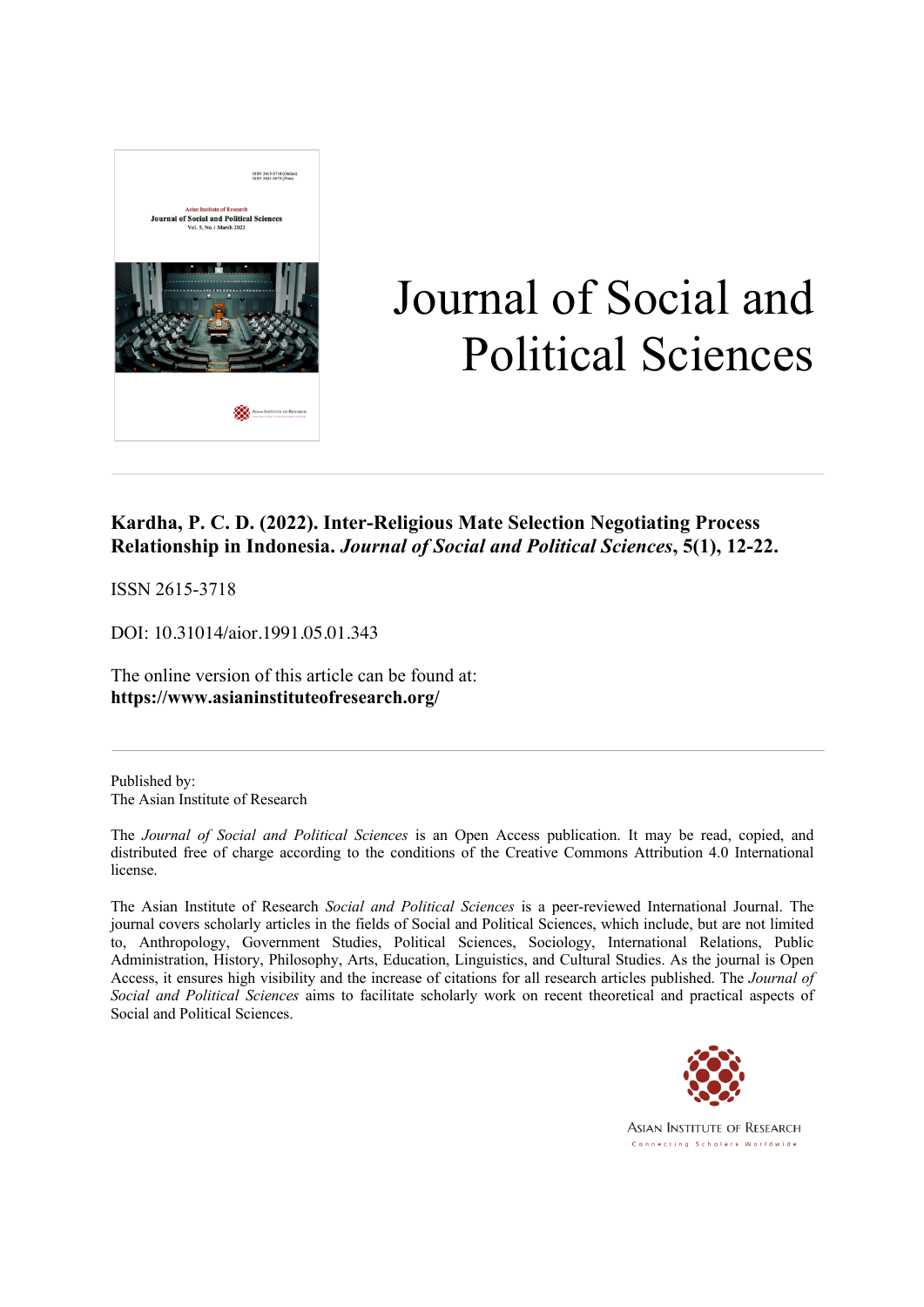

## Inter-Religious Mate Selection Negotiating Process Relationship in Indonesia

Putu Chandra Dewi Kardha<sup>1</sup>

<sup>1</sup> Department of Sociology, University of Indonesia, Depok, Indonesia

Correspondence: Putu Chandra Dewi Kardha, Department of Sociology, University of Indonesia, Depok, 16424, Indonesia. E-mail: putu-cdk@ui.ac.id, putucdk@gmail.com

#### **Abstract**

This research explores the process of inter-religious mate selection and the important role of third parties as social forces in the process among individuals in urban areas in Indonesia. The scope is sociology of family using hybrid typology for the process and Kalmijn (1998) for the third parties. The article enriches those elaborated by Netting (2010), Tsutsui (2013) and Casier et al. (2013) on combination of traditional and love mate selection process, and Kalmijn (1998), Connolly (2009), Yahya and Boag (2014) on the third parties in intermarriage. A qualitative field research with snowball method by doing retrospective interviews in greater Jakarta is conducted among 4 individuals from Islam and Christian. The period of research is from the year 2018-2021. It is revealed that all of the individuals going through the hybrid mate selection process which starts from the love typology and ends in the traditional typology. The process begins with individual choosing his/her mate on his/her own and in the end only able to get married by approval of his/her family. It is revealed individuals' capability to negotiate his/her standpoint to preserve the relationship until succeed to marry, with several and multilayer third parties specially his/her conjugal family and the state. The process reflects the existence of inter-religious tolerance. A mate selection theoretical contribution on how hybrid process and negotiating with the third parties as social forces also applies in inter-religious context, are also elaborated.

**Keywords:** Mate Selection, Social Forces, Third Parties, Inter-Religious, Inter-Religious Mate Selection, Relationship, Islam, Christian

#### **1. Introduction**

Mate Selection is an important process towards marriage or other forms of partnership because it is become the baseline of a permanent, loving, and supportive relationship (Lamanna & Riedmann, 2009, 2012). Choosing a mate from the same religion can show the tendency of the endogamy of the group. On the other hand, choosing a mate from different religion can show interaction between different religious groups and also show how far the social acceptance between different religious groups exist, without seeing the other group more high or low compared to their group (Kalmijn, 1998).

Indonesia has characteristics of multi religions (Badan Pusat Statistik [BPS] Census, 2010). The composition is Islam followers 87,1%, Christian Protestant 6,9%, Catholic 2,9%, Hindu 1,7%, Buddha 0,7%, Confucian 0,1%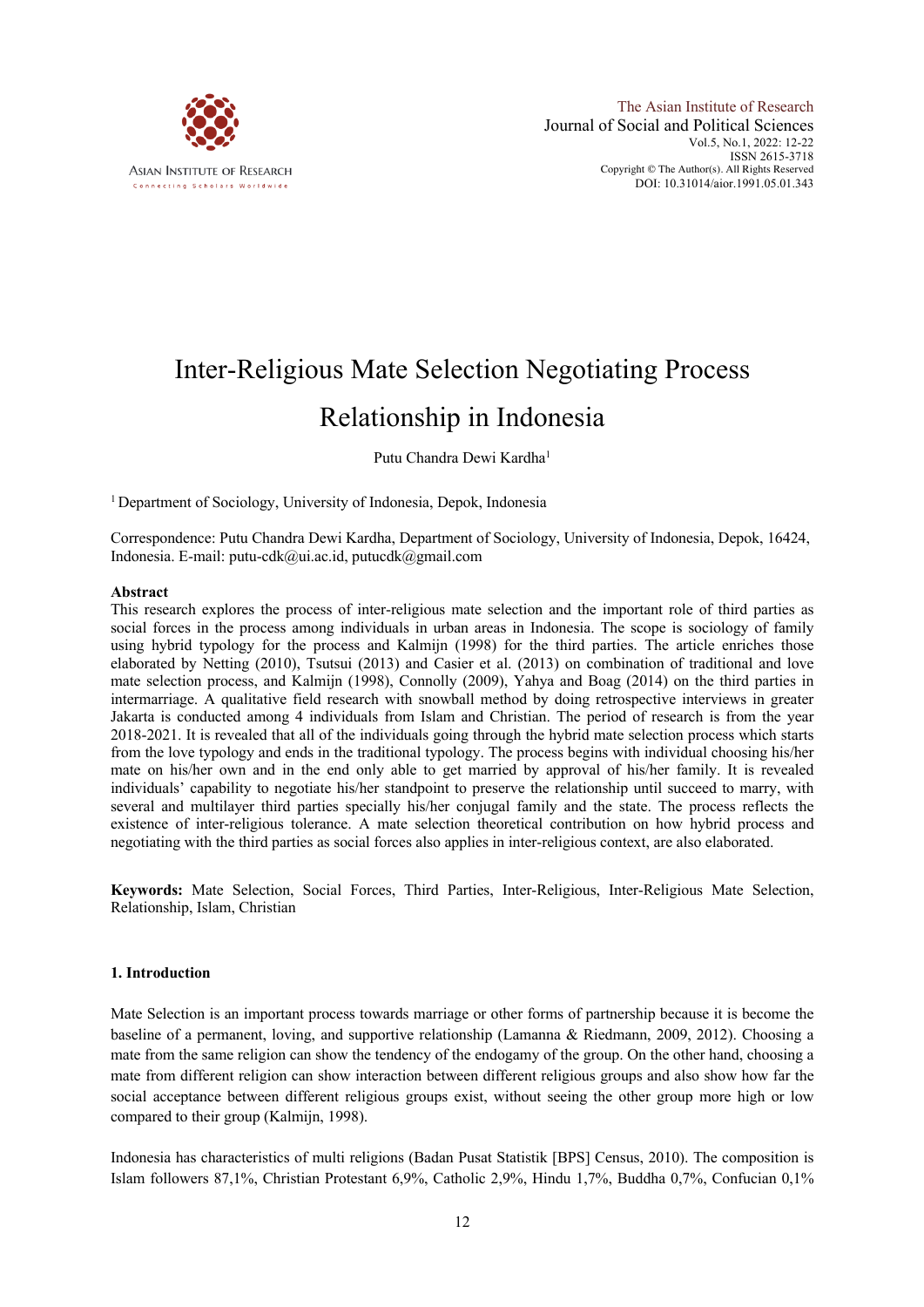and other religion is 0,1% (http://sp2010.bps.go.id, 2016). The follower of Islam and Christian religions have become the two biggest percentages in Indonesia based on 2010 Indonesia census data.

Religion is essential for Indonesian people (*Center for Religious and Cross-cultural Studies* [CRCS], 2008; Alvara Research Center, 2017; Grim, 2014; tempo.co, 30 January 2017). CSRS report shows that religion has become important aspect for Indonesian people (CRCS, 2008). Alvara Research Center also show 95% Islam follower in Indonesia believe religion has important role in their daily lives (Alvara Research Center, 2017).

The variety of the religion in Indonesia makes it possible to have an interaction between people from different religions. Choosing a mate from different religion is not advice and prohibited, but still there are people who have inter-religious relationships ranging from friends, mates, until marriages (Parker, Hoon dan Raihani 2014; Yahya dan Boag 2014). Mate selection and marriage in Indonesia generally desire with the same religion (Kardha, 2002; Parker, Hoon and Raihani, 2014), meanwhile Indonesian people common to against, disapprove and often cause pro and cons on inter-religious mate selection and marriage (Nurcholish dan Baso (Ed), 2010; Affan & Franciska, 2015).

Indonesia marriage law stated that marriage is legal in Indonesia if it is performs based on each religion law and believes (Undang-Undang Pokok Perkawinan, 1996). The law gives an important role to the religion institution to legalize the marriage. The implication of this law is, the marriage from the couple who has the same religion can be legalize by the religion institution, but on the other way around, when couple has different religion then many religions do not want to legalize the marriage (Nurcholish and Baso (Ed), 2010)

#### *1.1. Literature Review*

Previous studies on the process of mate selection have shown there are three typologies. First arranged or traditional, second love or free will and third hybrid or combination. The scope of arranged or traditional typology is a gradations mate selection form entirely depending on the family specially the parents or third parties to be able to marry, until only the necessary or the obligation of getting approval from the family (parents). The love or free will typology is a process where form of mate selection entirely depends on the individual (couples). The last, scope of hybrid or combination typology is a blend or combination form of mate selection between arranged or traditional and love or free will. Practically, the typologies can be classified into two categories. First category is dichotomies between arranged or traditional and love or free will (Winch dan Ktsanes, 1954; Kerckhoff and Davis, 1962; Murstein, 1980; Sprecher dan Hatfield, 2017). Second category is combination of arranged or traditional and love or free will (Lee and Stones, 1980; Murstein 1980; Netting 2010; Tsutsui, 2013; Casier dkk, 2013).

The previous studies show that the conceptual framework of the mate selection process was changing from the earlier time seeing it as dichotomies between traditional and love, and then become the combination of them in the recent years. Several previous recent studies shown that in the context of Asia society, the typology of mate selection process tend to be in the form of combination between love and traditional with the characteristic of the subject is tend to be general. Therefore, the mate selection process in the context of Indonesia society specially on inter-religious relationship still need exploration.

Furthermore, previous studies state there are many intermarriage research conducted because this type of research can help people to find the answers to several questions about social life inside one group or between groups like race, religion, citizenship, and the origin of a group (Cretser and Leon, 1985; Kaljmin, 1998; Parker, Hoon and Raihani, 2014). Several intermarriage studies are being focused only on the process aspect (Marcson, 1951; Cavan, 1970; Cavan, 1971; Parker, Hoon and Raihani, 2014). On the other hands there are also intermarriage researches that cover not only the process aspect but also the role of the factors in the intermarriage (Kaljmin, 1998; Connolly, 2009; Yahya dan Boag, 2014).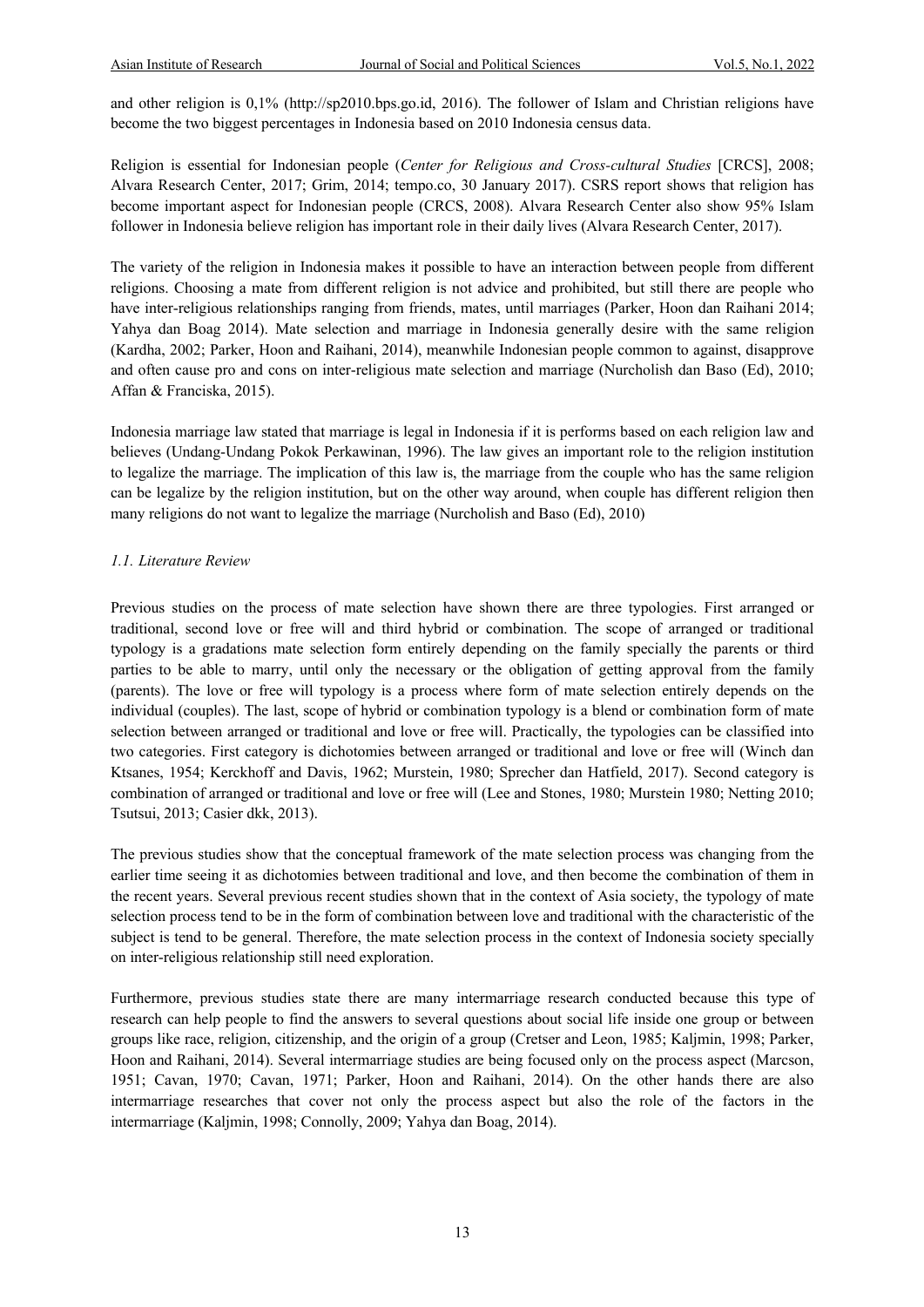Previous studies about intermarriage cover many aspects such as race, religion, citizenship, etc. but in the context of Indonesia society that has characteristic seeing religion as important aspect in their daily life in the recent studies, then it is become important to explore about how the process of inter-religious mate selection relationship occur and how is the roles of social forces shapes the process of the relationship. The social forces in this context refer to the third parties. Any type of a group outside the couple relationship that has interest to keep their internal cohesion and homogeneity of a group is call the third parties (Kalmijn, 1998). The third parties tend to direct or encourage individuals to marry endogamy.

Base on elaboration above, exploration and explanation on mate selection process and the roles of third parties in the context of inter-religious relationships in Indonesia are still limited. This article is filling the lack of this area studies. Therefore, the research question of this article is how the process of inter-religious mate selection happen and how is the roles of third parties play their part in the process specially on Moslem and Christian individuals in urban areas. Mate selection process in this study is limited to heterosexual dating relationship period when looking for a husband or wife until they are success marry inter-religiously. In this case specifically individuals who follow Islam and Christian religion who live in urban areas during the time of the research.

#### **2. Method**

This article is based on research that being conducted from 2018-2021. The research uses qualitative approach (Creswell, 2003; Creswell, 2007). There are two main reasons behind the using of this approach. First, the topic of this article is considered a sensitive issue where there are not many people who want to disclose their experiences. Second, qualitative approach is suitable to be used to capture the process comprehensively.

Interview is being held on individuals who undergo inter-religious mate selection until successful marriage interreligious between Moslem and Christian. The type of the interview is retrospective to be able to capture the whole process comprehensively. Informant is found using snowball method through researcher network. The total number of informants is four individuals consist of two informants from Islam religion and the other two informants are from Christian Religion. There is one male and female informant on each of religion group.

Primary data on this research is based on interviews of the informants. Researcher also used secondary data to complete the primary data and to support literature review and conceptual framework (Neuman, 2014). The form of secondary data among others are photos, documents and relevant reports that has relevant connection with the research to complete the primary data; and also include books, article, journal, research reports to support literature review and conceptual framework.

This research has limitation. It is only limited to study inter-religious mate selection on Islam and Christian informants. Therefore, this study only covers two religions although Indonesia has multiple religions. The reason behind this limitation is Islam and Christian are two religions that have two biggest followers in Indonesia cover 96,9% of Indonesian population.

#### **3. Results and Discussion**

This research is involving four informants. The general characteristics of the four informants are presenting below,

| Table 1: Informant General Characteristics |               |               |               |               |  |  |  |
|--------------------------------------------|---------------|---------------|---------------|---------------|--|--|--|
| Informant                                  | Ti            | Sh            | ΑI            | Se            |  |  |  |
| <b>Sex</b>                                 | Man           | Woman         | Man           | Woman         |  |  |  |
| Religion                                   | <b>Islam</b>  | Islam         | Catholic      | Catholic      |  |  |  |
| Last Education                             | Undergraduate | Undergraduate | Undergraduate | Undergraduate |  |  |  |

*Source: Kardha, 2022*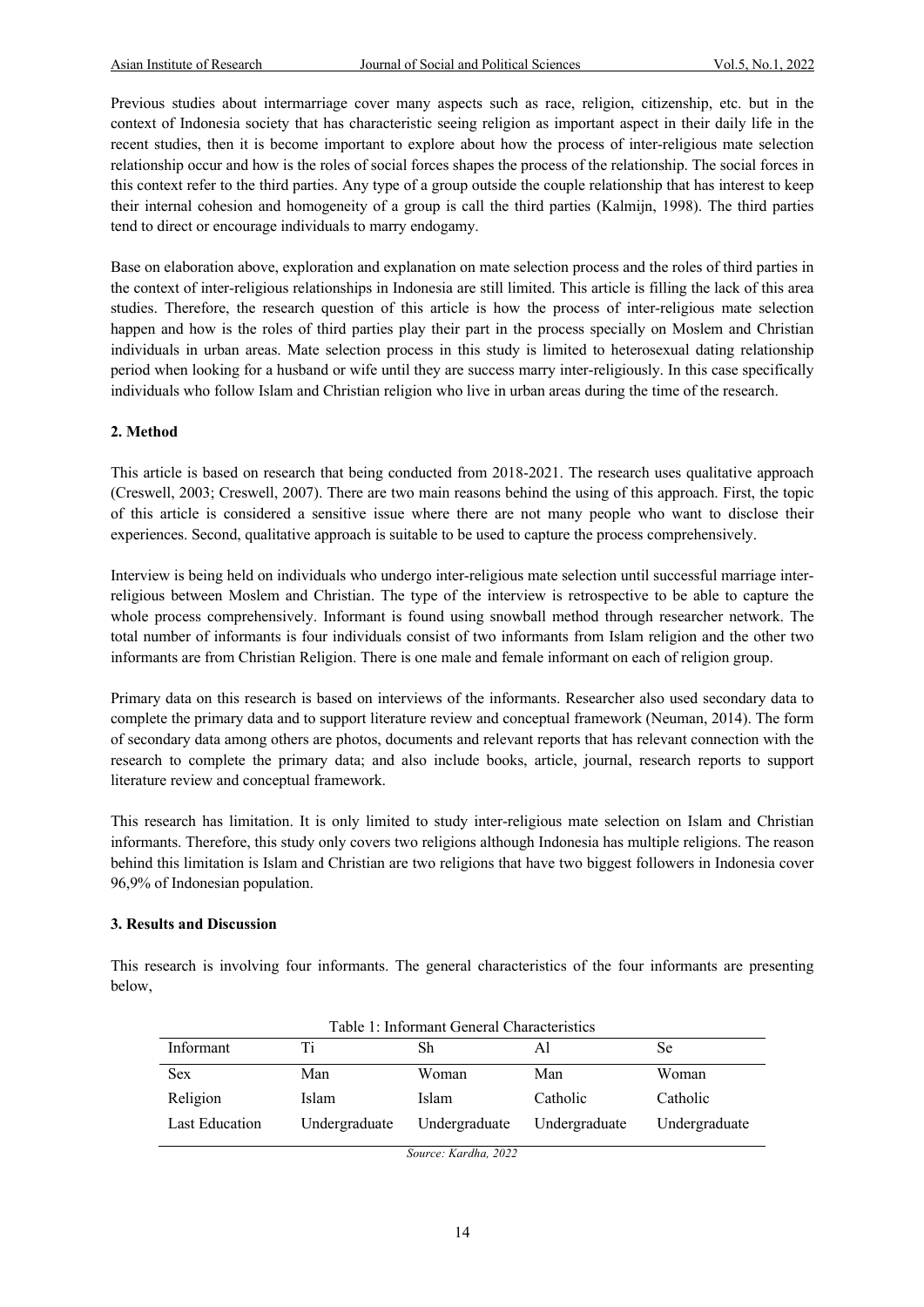The process of the informants' mate selection begins with individual attractiveness and compatibility to the potential mate until they agree to become a couple and dating exclusively as the boyfriend or the girlfriend. For informants, religion is not an issue or they are ignoring it at this phase. Like informant Al stated,

"I like smart woman. I met her at campus. I still a bachelor student at that time. I also worked as assistant lecturer. I am class of 94 and she is class of 98. Very simple, I very easy to fall in love with smart woman. I feel connect with her, we have many the same logic and believe." (Interview with Catholic man Al, November 11, 2018)

After the relationship starts and grow along the way, the relationship begins to become more and more serious. After reaching this phase, then religion becomes an issue that likes it or not informants have to deal with it in order to progress the relationship into marriage. Like informant Ti stated,

"I talked to my father and told him I have a girlfriend from different religion. I am planning to be more serious with her and marry her. My father hasn't immediately said yes (agree). Because of that, then I repeated many times, over and over again, tell him about my intention and my planning (to marry my girlfriend). ….. and then, I also told my girlfriend about the situation. Make sure if she wanted to continue the relationship, then we will find the solution together. In the end, at that time, we decided to talk to each of our families." (Interview with Moslem man Ti, October 19, 2018).

Informants are facing the challenges from the family relating to the religion differences along the mate selection process. Family approval especially the parents become important in this period. Like informant Ti stated,

I was asking for my father permission (blessing) over and over again. ……. what I want in my life, it is my choice and it will become my consequences, but for me, the most important thing is parents blessing. I don't care if everybody talks about me." (Interview with Moslem man Ti, October 19, 2018)

Some of informants' parents are against informant relationship, other have more subtle stand points to approve informant's relationship. the religion value in the conjugal family especially the parents can be either support or against inter-religious mate selection and marriage. But as long as the parents believe that inter-religious mate selection and marriage is not against sacred text in the holy book, in the end they all willing to give their approval for their son or daughter relationship.

Family is the first challenge that informants and his/her mates have to face. Other challenges are people around the informants' circle. The challenge come from informant's extended families and friends. Some of the extended families and friends disapprove of informant relationship, but others have more subtle stand point either they tend to disapprove, be neutral or approve the relationship. Like the statement of informant Se about her boyfriend's extended family,

His cousin being asked to separate me and D (my boyfriend). So, we don't date, not continue our relationship, not marry inter-religious. So, it is like a trial (for my boyfriend), why my boyfriend chooses me, as if there is no one else from the same religion (Interview with Catholic woman Se, November 22, 2018).

also, like informant Sh statement about her friends,

Our friends are supportive. So…. I talked to my friends, chat, share my stories; and then I told my friend about our problem. They helped. They helped us find the information, such as "I think at that place you can find this…." So, we have many sources, and many solutions to be honest (Interview with Moslem woman Sh November 4, 2018).

Although extended families and friends influences on informants are not that strong compared to informant's parents but their opinions and stand point matter for the informants in the context it can become a support for the informants to overcome the obstacle of his/her relationship when they tend to have neutral or approve stand point. Meanwhile, Informants tend to disregard opinions from their extended families and friends who are against informant's relationship. Informants also feel that they have support from their friends who succeed to get married inter-religious in the context they are not alone who has to deal with this challenge and also it is possible for them to be able to get married inter-religious in Indonesia. Like informant Sh stated,

"We met with my friend that has just married inter-religious. We talked…. and then at that time we said "that's it. We just copy them (their way). …….. That's it. We just copy them, because from the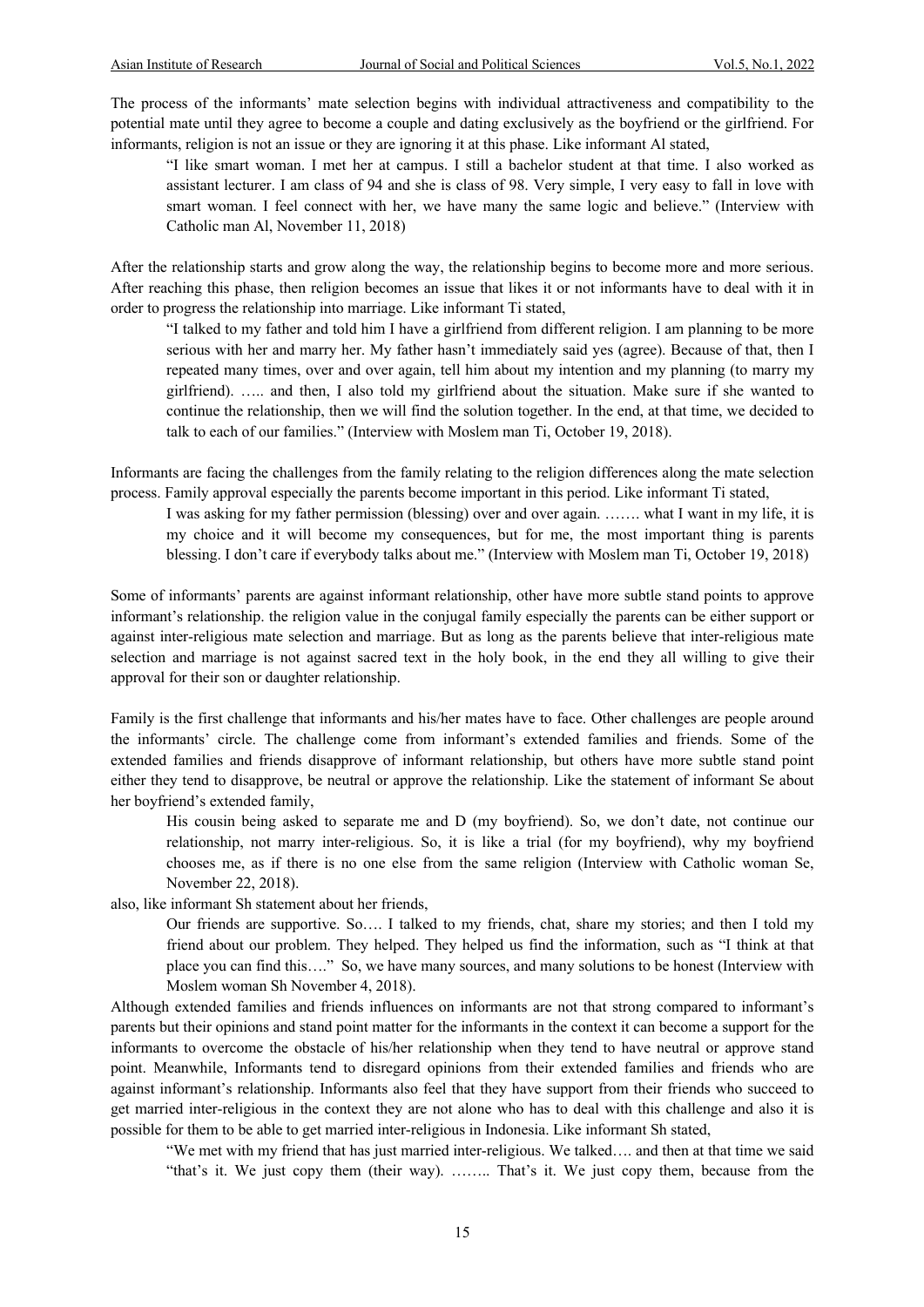beginning we were dating, from the first until third years, we were looking for a way out (to be able marry inter-religious). So, we were not just dating. The whole three years being used to find a way out." (Interview with Moslem woman Sh November 4, 2018).

The next challenge is from the religion institution including the individuals that are related to it. According to Indonesian marriage law, Individuals who want to get married has to do religious ceremony with religion institution to be able to get married legally in Indonesia. Religion institution is an authorized institution by the state to perform a marriage and issue a marriage certificate. Individuals only able to register their marriage to the state after they have marriage certificate from religion institution. The problem is almost all religion institutions the facto is disapproved of inter-religious marriage although it is not written literally but become more common consensus.

Informant's journey to find a way to be able to get married inter-religious will have to face with this situation. Informants have to face that it is impossible to be able to get married if it is fully based on the regulation, therefore informants actively searching for alternative ways to overcome this obstacle. Informants searching for individuals who relate with the religious institution to explore the possibilities to be able to get married interreligious, especially the person who is neutral or approve of inter-religious marriage. Parallel with this quest, informants also looking for foundation from their religious values to support their relationship and their plan to marry inter-religious. They are actively searching this information of religious values from individuals that have relations with religion institutions especially from those who approve of inter-religious marriage. These individuals such as priest and *ustad* can be considered religious leaders although they are not the one that have mainstream thought relating to inter-religious marriage. All the informants find information that basically interreligious marriage is not against their religion values and also, they can perform inter-religious marriage in Indonesia based on their encounter with these individuals. This information later becomes one of informant's tools to persuade and negotiate their situation with their parents so the family eventually will approve their plan to get married. This information also become their tools to deal with other third parties.

It needs to be noted that there are informants that have encounters with individuals who oppose the interreligious marriage. For this experience, informants tend to gather only the information but disregard it. Like informant Ti stated,

"When someone in the position disagree with me, I am considering them as we have different ways of thinking. Not in the context of disapprove, because they don't have any right to talk about approval or disapproval. ….. there is small amount of (my) friend from the office and university that has not so good respond (about my inter-religious relationship)." (Interview with Moslem man Ti, October 19, 2018)

Furthermore, few informants tend to make some space or do not continue the interaction with these types of individuals.

As soon as informants have found one or few ways to get married inter-religious and found certain individuals who will be able to help them processing inter-religious marriage, then the challenge can almost be overcome. The key to being able to go further to apply inter-religious marriage is approval from Informant's parents, therefore as long as informants already have their parents' approval, they can execute the process of marriage. The process of persuading and negotiating with the parents is not something that is easy to be done. Like informant Sh stated,

"We bring data to the family about how to marriage inter-religious (in Singapore). My boyfriend talks to his family about he wants to do the marriage this way, but turn out his proposal still resulted in pro and cons in the family. Why only do civil marriage? Why there is no certificate from the church, why this, why that. So…. at that time, the problem is still existed. (Then we) search again (the way out). ….. From my family, my parents hope that if I will marry using Christian marriage ceremony, then I should also do Islam marriage ceremony. So…. finally (we) met someone from P (institution). "Oh…. I can marry you. I already held many inter-religious couple marriages." Ok, finally (we) married in S (city). In S (city) there are two wedding ceremonies, Christian ceremony and then Islam ceremony. Those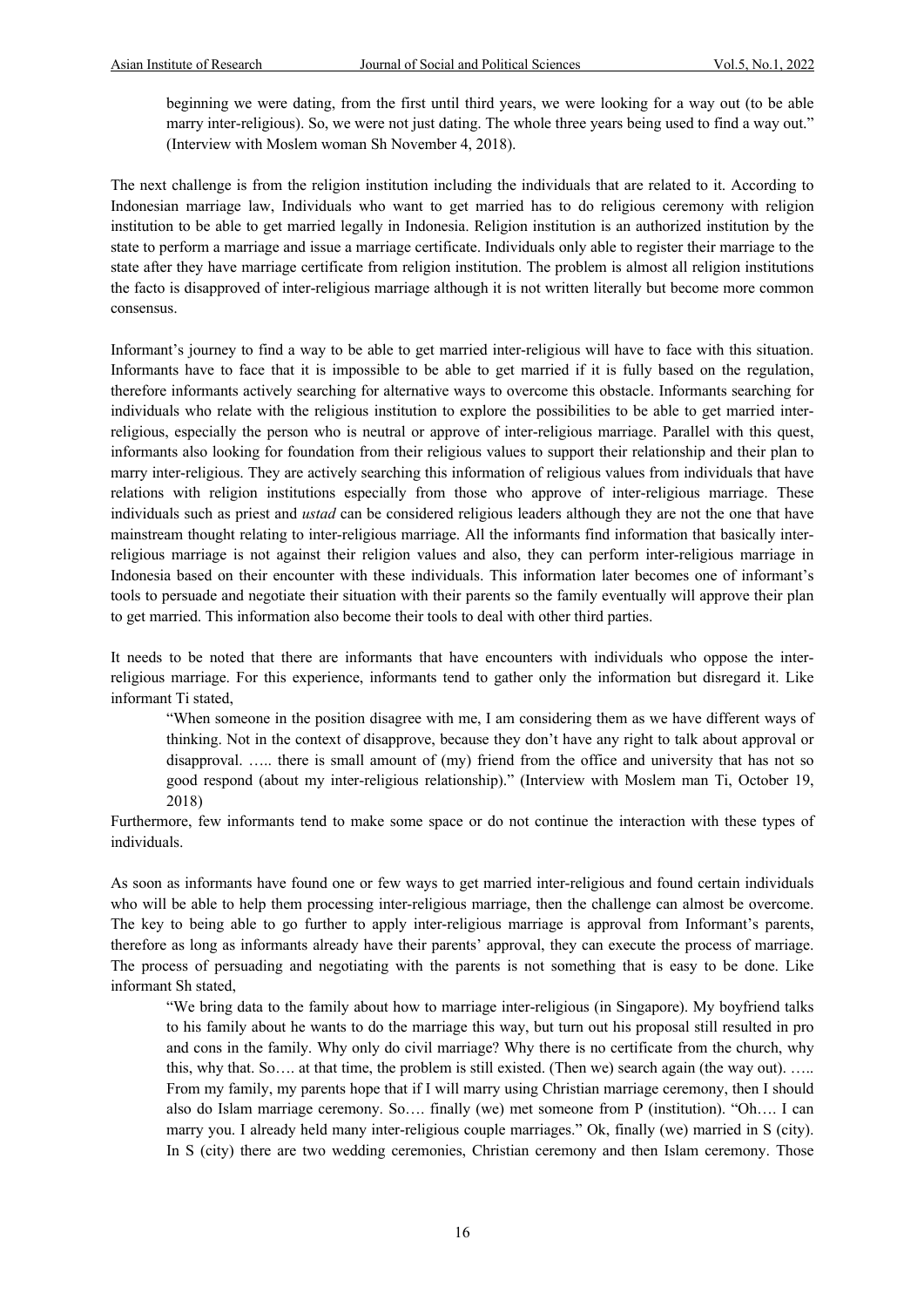ceremony is being witness and attend by both our families." (Interview with Moslem woman Sh November 4, 2018).

On this phase, it becomes important for informants to have adequate information relating to inter-religious mate selection, inter-religious marriage dan religion values relating to inter-religious relationships. This is where the information from some extended families, some friends, certain individuals relating to religious institutions, and other information from various sources become important to informants as their tools to discuss and persuade their parents. From the four cases, it is revealed that in the end all of the informants are able to persuade and negotiate the situation with their parents. As soon as informants have the family approval, the next step is more to execution of the inter-religious marriage plan and administrative procedures relating to legalize marriage in Indonesia.

| Interaction                    | Ti                                                                                                                                                                                      | Sh                                                                                                                      | Al                                                                                                                                                                  | Se                                                   |
|--------------------------------|-----------------------------------------------------------------------------------------------------------------------------------------------------------------------------------------|-------------------------------------------------------------------------------------------------------------------------|---------------------------------------------------------------------------------------------------------------------------------------------------------------------|------------------------------------------------------|
| Informant with                 |                                                                                                                                                                                         |                                                                                                                         |                                                                                                                                                                     |                                                      |
| The Mate                       | Relationship-based on                                                                                                                                                                   | Relationship based on                                                                                                   | Relationship based                                                                                                                                                  | Relationship based                                   |
|                                | compatibility:<br>similarity and<br>complementary                                                                                                                                       | compatibility: similarity<br>and complementary<br>Religion is not a                                                     | on compatibility:<br>similarity and<br>complementary                                                                                                                | on compatibility:<br>similarity and<br>complementary |
|                                | Religion is not a                                                                                                                                                                       | problem because suit                                                                                                    | Religion is not a                                                                                                                                                   | Religion is not a                                    |
|                                | problem because suit                                                                                                                                                                    | with religion value that                                                                                                | problem because                                                                                                                                                     | problem because                                      |
|                                | with religious value                                                                                                                                                                    | Islam is not against                                                                                                    | religion institution                                                                                                                                                | religion institution                                 |
|                                | that Moslem man is<br>able to marry<br>Christian woman                                                                                                                                  | inter-religious marriage                                                                                                | allows to legalized<br>inter-religious<br>marriages                                                                                                                 | allows to legalized<br>inter-religious<br>marriages  |
| Conjugal                       | In the beginning                                                                                                                                                                        | In the beginning mother                                                                                                 | In the beginning                                                                                                                                                    | Mother not against                                   |
| Family (The<br>Parents/Parent) | father disapprove of<br>inter-religious mate<br>selection and<br>marriage, until at                                                                                                     | disapprove in subtle<br>way of inter-religious<br>marriage and father is<br>more flexible, but                          | mother disapprove<br>in subtle way of<br>inter-religious<br>marriage, but father                                                                                    | inter-religious mate<br>selection and<br>marriage.   |
|                                | certain point give in<br>for the happiness of<br>his son. Ti asking for<br>approval repeatly.                                                                                           | slowly they become<br>approve Sh's plan to get<br>marriage inter-religious.<br>slowly parents are<br>seeing that inter- | approve it. Slowly<br>mother become<br>approve Al's plan to<br>get marriage inter-<br>religious.                                                                    | Note: Father has<br>passed away                      |
|                                | Note: Mother has<br>passed away                                                                                                                                                         | religious marriage is not<br>against their religion<br>values.                                                          |                                                                                                                                                                     |                                                      |
| Extended                       | Many extended                                                                                                                                                                           | Many of extended                                                                                                        | Many of extended                                                                                                                                                    | Se extended families                                 |
| Family                         | families have similar<br>position with Ti's<br>father which is<br>disapprove inter-<br>religious marriage.<br>There is extended<br>family that have<br>neutral dan support<br>position. | families disapprove of<br>inter-religious marriage.                                                                     | family have neutral<br>or support on inter-<br>religious marriage.<br>Few extended<br>families tend to<br>disapprove, but in<br>the end they are not<br>against it. | not against inter-<br>religious marriage.            |
| Friends                        | Close friends support                                                                                                                                                                   | Friends support Sh.                                                                                                     | Al basically ignores                                                                                                                                                | Few of Se friends                                    |
|                                | Ti. Few friends from<br>the office and<br>university not support                                                                                                                        | Many Sh friends are<br>having inter-religious<br>marriage.                                                              | friends' opinions.<br>Many of his friends<br>not against inter-                                                                                                     | regret why Se<br>choose to marry<br>inter-religious. |

#### Table 2: Informant Interaction with The Mate and Third Parties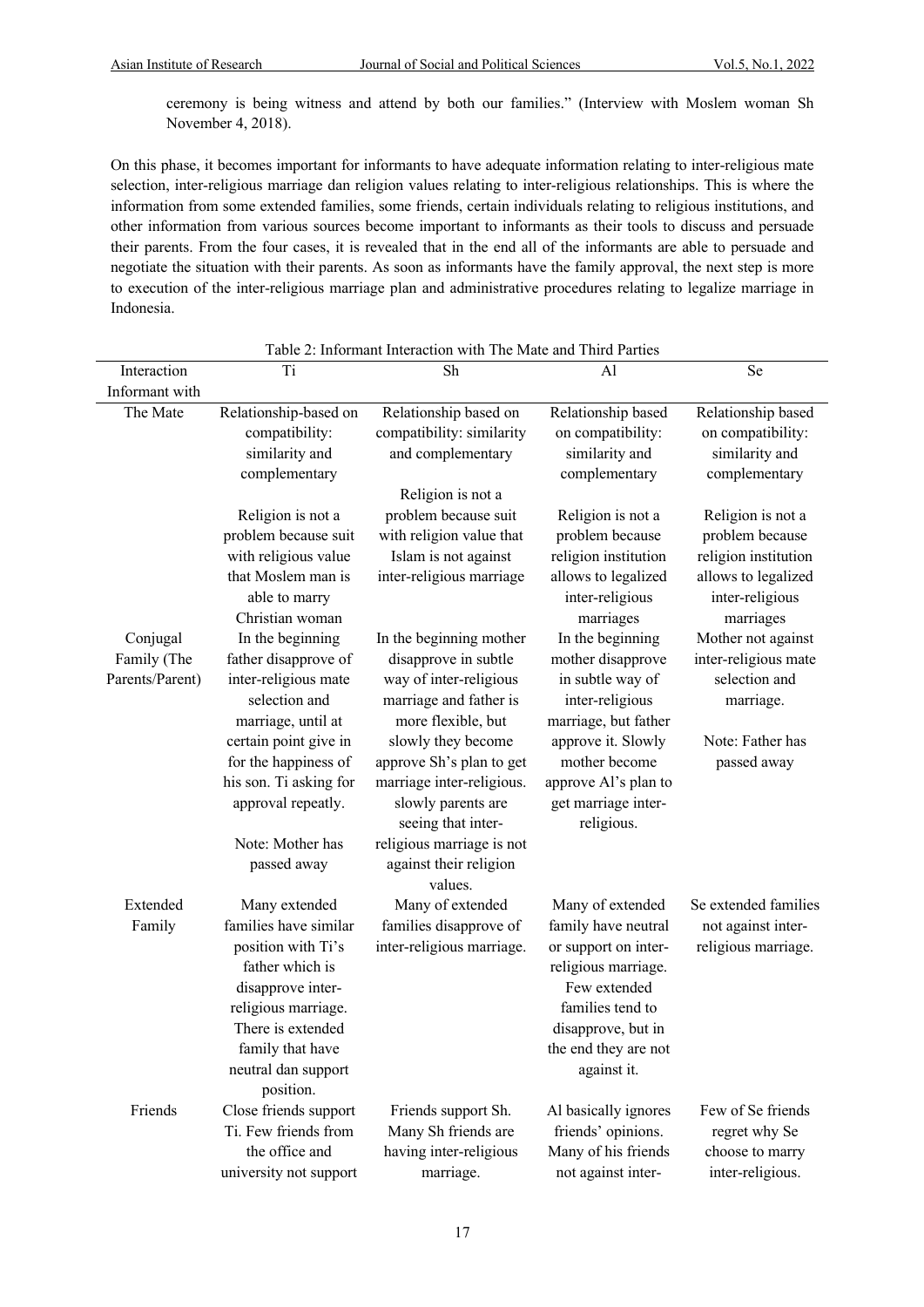| Asian Institute of Research |                        | Journal of Social and Political Sciences |                       | Vol.5, No.1, 2022     |
|-----------------------------|------------------------|------------------------------------------|-----------------------|-----------------------|
|                             |                        |                                          |                       |                       |
| Interaction                 | Ti                     | Sh                                       | Al                    | Se                    |
| Informant with              |                        |                                          |                       |                       |
|                             | Ti                     |                                          | religious             | Close friends not     |
|                             |                        |                                          | relationship and      | against inter-        |
|                             |                        |                                          | marriage              | religious marriage.   |
| Individuals                 | Ti find individual     | Sh find individuals                      | Al knows some         | Se find individuals   |
| related to                  | from independent       | from independent                         | individuals from      | from independent      |
| religion                    | institution who can    | institution who can help                 | independent           | institution who can   |
| institution                 | help him to apply      | her to apply inter-                      | institution who can   | help her to apply     |
|                             | inter-religious        | religious marriage in                    | help him to apply     | inter-religious       |
|                             | marriage in            | Indonesia.                               | inter-religious       | marriage in           |
|                             | Indonesia.             |                                          | marriage in           | Indonesia.            |
|                             |                        |                                          | Indonesia.            |                       |
| <b>State</b>                | Marriage registers in  | Marriage registers in                    | Marriage registers in | Marriage registers in |
|                             | State Civil            | <b>State Civil Registration</b>          | State Civil           | State Civil           |
|                             | Registration office as | office as Christian                      | Registration office   | Registration office   |
|                             | Christian Marriage     | Marriage                                 | as Catholic           | as Catholic           |
|                             |                        |                                          | Marriage              | Marriage              |

*Source: Kardha, 2022*

Based on four cases, this research supports the hybrid (combination) typology mate selection in the context of inter-religious mate selection relationship in urban area Indonesia. All the four cases going through similar process where in the beginning Informants develop romantic relationship based only on informants' preferences on similarity and complementary traits on their mate. On this period, religion issue is not a problem or at first informants ignore it. When the relationship begins to become more serious, then religion issue become an issue that like it or not informants have to deal with it.

As the relationship develops to marriage oriented, informants have to deal with several and multi layers third parties along the way. This research also reveals that challenges from the multiple and layers third parties have important roles in setting the path of the informant's relationship. The first one is conjugal family especially the parents, the second is the extended families and or friends, the third is religion institution including individuals who related to it, and in the end the state.

The first third party is the conjugal family especially the parents. The blessing from informants' parents is important and essential for the informants to take the first step into the phase of marriage. Parents become play an important role in informants' relationship. Parents have power to give the approval or disapproval of the inter-religious relationship based on religious values they believe. Dealing with this situation, it doesn't mean informants don't have capability to discuss and negotiate with the condition. The dynamic interaction in discussing and negotiating informants' relationship between informants and their family especially their parents is able to soften the stand point of their parents so informants are able to apply inter-religious marriage with the approval of their family. The research confirms that hybrid mate selection typology not only exist in general mate selection cases but also exist in inter-religious one. This research support and enriches Netting (2010), Tsutsui (2013) and Casier et al. (2013) point of views about the process of combination mate selection between love and traditional typology specially in inter-religious context.

The second third parties are the possibility challenges from the extended families and friends. Extended families and friends also can shape either directly or indirectly informants inter-religious mate selection relationship by having either pro or cons about inter-religious mate selection and marriage. They can have supportive, neutral or against point of view about inter-religious mate selection and marriage. Their point of view become the consideration for informants to maintain their relationships.

The next challenge is the third party from religion institution including individuals who related to the institution. informants look for an alternative way out relating to religion institution since religion marriage ceremony is a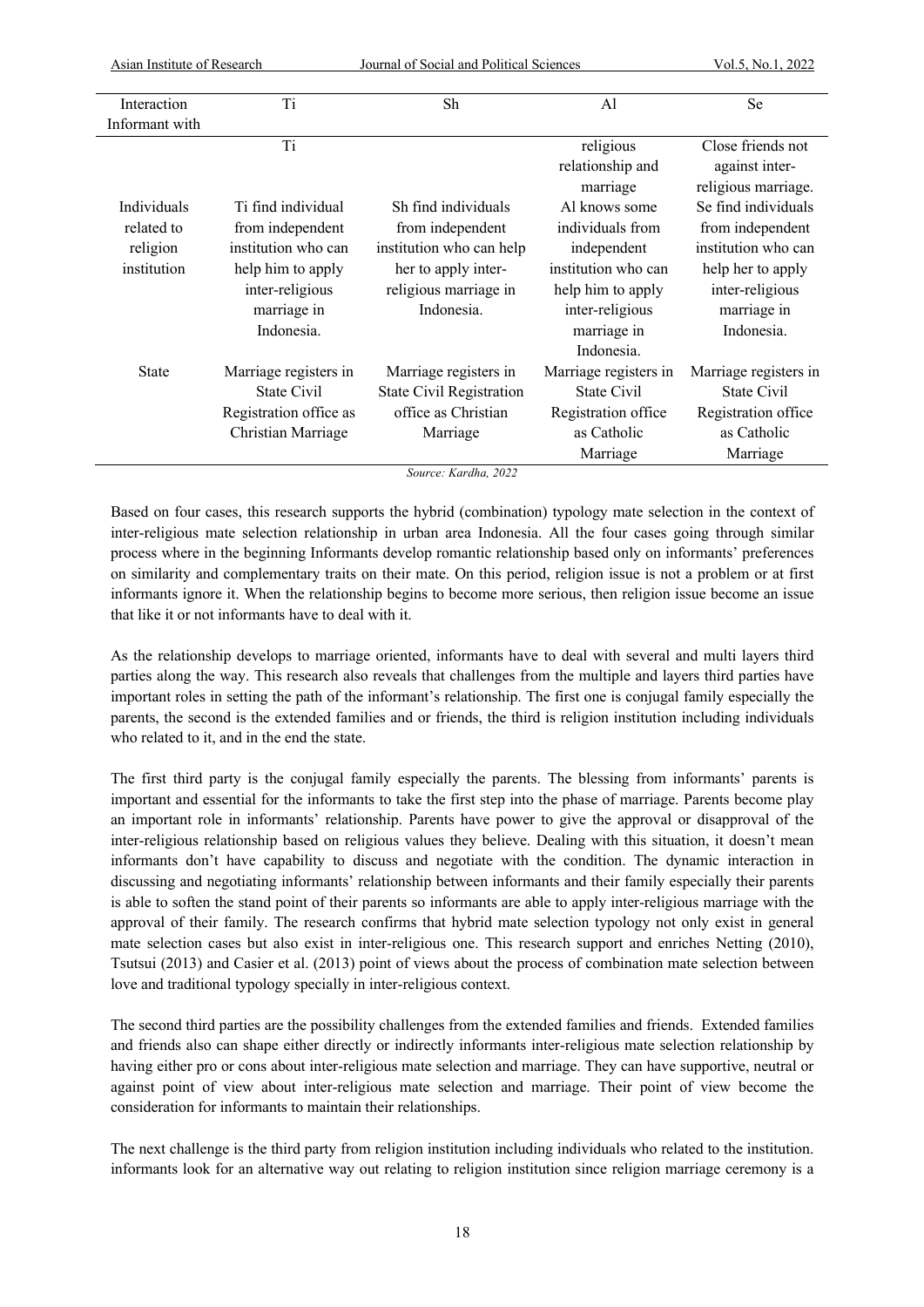requirement to be able legally marry in Indonesia. Their journey have made them found individuals who related to the religion institution that can help them to get married in Indonesia legally. On the other hand, there is possibility informants can also meet with the one who against inter-religious marriage so they don't want to help. Informants also possible meet with the one who has more subtle or neutral position so they also cannot help because they bound with the regulation of religion institution.

The last challenge is from the state. Informants will taking care administrative procedure require by the state only after informants already can cope with all other challenges. It is because to register the marriage to the state require a marriage certificate from religion institution. The challenges from this last third party relatively manageable as long as challenges from the other third parties are already resolved.

Each of the party has certain role that can be either support, neutral or against inter-religious mate selection and marriage, but one of the most crucial third party is conjugal family specially the parents. The four cases support and enrich Kalmijn (1998), Connolly (2009), Yahya and Boag (2014) on the important of the third parties in intermarriage relationship. The success of inter-religious mate selection process becoming an inter-religious marriage at the end mainly is depending on the couple negotiation, parent's approval and the religion values in the conjugal family.

#### **4. Conclusion**

This article adding the new understanding about inter-religious mate selection process and the roles of several third parties in the process specially between Islam and Christian in urban area Indonesia. Base on the result of the research, inter-religious mate selection process of the four informants is all having hybrid typology. In the beginning of the process, it appears in the form of love typology between informant and their mate, but in the end the process being closed by traditional typology in the form of the important of family approval especially the parents to be able to move forward to the marriage.

The research also reveals the important of several and multilayer third parties' roles in the inter-religious mate selection process. They all in certain level shaped the form of informant's inter-religious relationship. The first third party that has to be encounter is the family specially the parents. The second one is the possibility of the roles from the extended families and/or friends. The third is religion institution including individuals who has been consider possess deeper knowledge about the religion. The last third party is the state who has the authority to legalize marriage in Indonesia. From several third parties, approval from the family especially the parents and religion values in the family who support inter-religious mate selection and marriage become crucial aspect to be able to success marry inter-religious. In the end it is mainly depending on the couple negotiation, parent's approval and the religion values in the family. All the third parties have become social forces in the interreligious mate selection relationship of the informants.

This context reveal that it is a complicated and challenging process to form inter-religious mate selection relationship in Indonesia. Although it is challenging but this reality reveals the existence of tolerance between religion in one of the intimate dan romantic relationship forms. One of the forms that build a family as one of the core institutions in the society.

#### **Acknowledgments**

The author would like to thank Prof. Dr. Paulus Wirutomo, Dr. Rosa Diniari, Prof. Dr. Sudarsono Hardjosoekarto, Lugina Setyowati, Ph.D. and Dr. Lidya Triana for they input on this article. The research is based on dissertation funded by Lembaga Pengelola Dana Pendidikan (LPDP) The Ministry of Finance Republic of Indonesia. Grant number FR14112018161743. Year 2018. Publication fee of the article journal funded by Juwono Sudarsono Emergency Grants Program.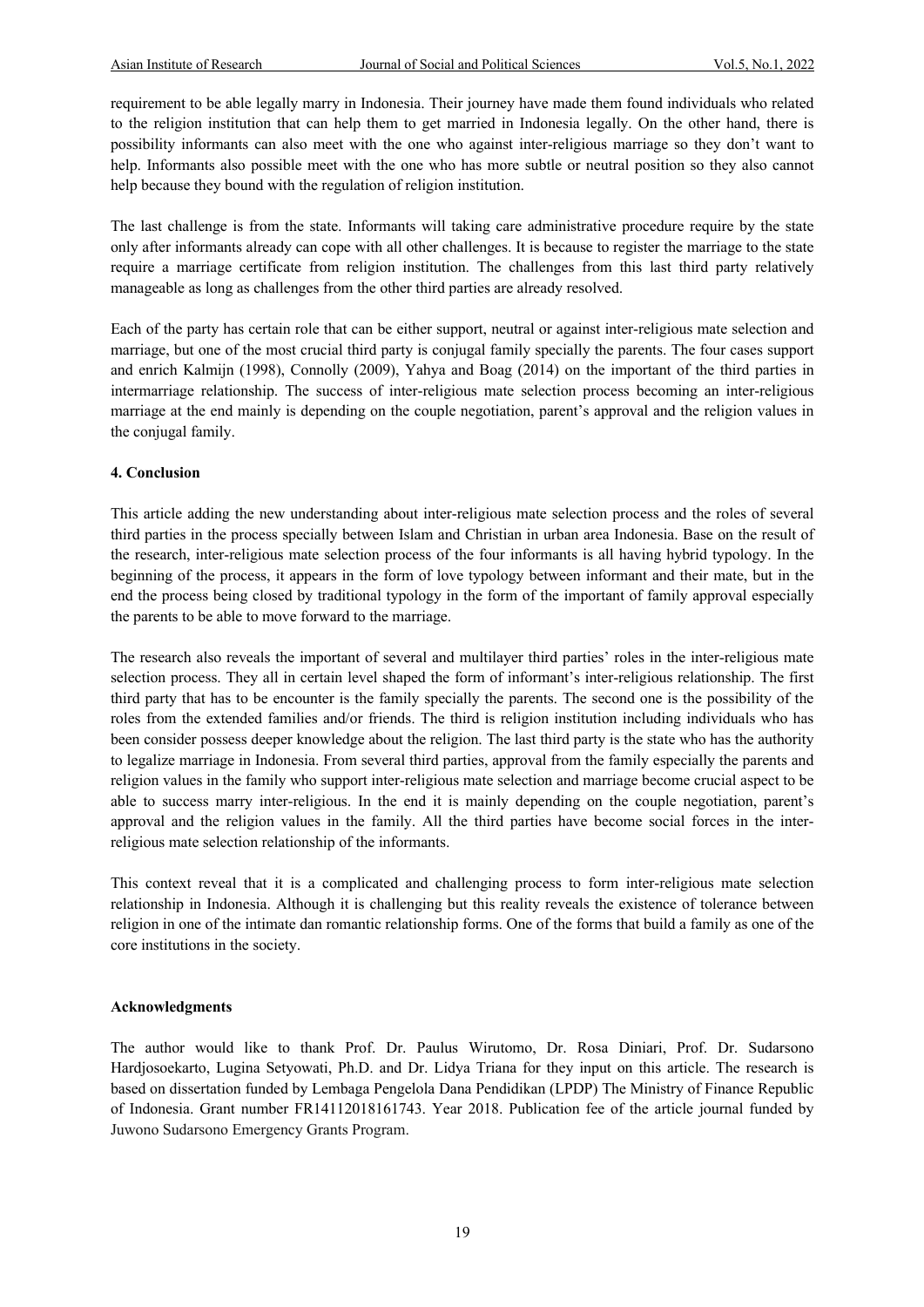#### **References**

Affan, H & Franciska, C. (2015). Ahmad Nurcholish dan Pernikahan Beda Agama [Ahmad Nurcholish and Inter-religious Marriagel.

http://www.bbc.com/indonesia/majalah/2015/06/150629\_bincang\_juni2015\_nurcholish

- Center for Religious and Cross-cultural Studies. (2008). *Laporan Tahunan Kehidupan Beragama di Indonesia 2008* [Yearly Report of Religious Life in Indonesia Year 2008]. Yogyakarta: CRCS UGM.
- Connolly, Jennifer. (2009). Forbidden Intimacies: Christian–Muslim intermarriage in East Kalimantan Indonesia. *American Ethnologist,* 36(3), 492–506.
- Creswell, J. W. (2003). *Research Design Qualitative, Quantitative and Mixed Methods Approaches* (2nd Ed.). Thousand Oaks: Sage Publications, Inc.
- Creswell, J. W. (2007). *Qualitative Inquiry and Research Design Choosing Among Five Approaches* (2nd Ed.). Thousand Oaks: Sage Publications, Inc.
- Cretser, Gary A dan Leon, Joseph J. (1985). Racial, Religious, And National Origin Intermarriage in The U.S.: Review of Selected Theory, Method, And Research. *International Journal of Sociology of the Family*, 15  $(1/2)$ , 3-30.
- Grim, Brian J. (2014). Growing Religion and Growing Religious Restrictions: A Global Overview. *International Area Studies Review*, 17(2), 134–145.
- Kalmijn, Matthijs. (1991b). Trends in Religious and Educational Homogamy. *American Sociological Review*, 56(6), 786–800.
- Kalmijn, Matthijs. (1998). Intermarriage and Homogamy: Causes, Patterns, Trends. *Annual. Rev. Sociological*, 24, 395–421.
- Ulum, Raudatul dan Budiyono. (Ed.). (2016). *Survey Kerukunan Umat Beragama Di Indonesia Tahun 2015* [Survey of Religious Harmony in Indonesia Year 2015]. Kementerian Agama RI. Jakarta: Puslitbang Kehidupan Keagamaan 2016.
- Kardha, Putu C. D. (2002). *Faktor-Faktor yang Mempengaruhi Pemilihan Jodoh di Kalangan Pemuda Bali Beragama Hindu* [Factors of Mate Selection in Hindus Balinese Man]. Undergraduate Thesis. Depok: Sociology Department FISIP UI.
- Kephart, William M. (1977). *The Family, Society and the Individual* (4th Ed.). USA: Houghton Mifflin Company.
- Kerckhoff, Alan C., Davis, Keith E. (1962). Value Consensus and Need Complementarity in Mate Selection. *American Sociological Review*, 27(3), 295-303.
- Lamanna, Mary Ann., Riedmann, Agnes. (2009). *Marriages & Families: Making Choices in a Diverse Society* (10th Ed.). Belmont California: Thomson Wadsworth.
- Lamanna, Mary Ann., Riedmann, Agnes., Strahm, Ann. (2012). *Marriages, Families, and Relationships Making Choices in a Diverse Society* (11th Ed). Belmont California: Wadsworth, Cengage Learning.
- Lee, Gary R., Stone, Lorene Hemphill. (1980). Mate-Selection Systems and Criteria: Variation according to Family Structure. *Journal of Marriage and Family*, 42(2), 319-326.
- Marcson, Simon. (1951). A Theory of Intermarriage and Assimilation. *Social Forces*, 29(1), 75-78.
- Medora, Nilufer P. (2003). Mate Selection in Contemporary India: Love Marriages vs. Arranged Marriages. In Raeann R Hamon & Bron B Ingoldsby (Ed.). *Mate Selection Across Cultures* (209-230). Thousand Oaks: SAGE Publications, Inc.
- Murray, Colleen I., Kimura, Naoko. (2003). Japan and Multiplicity of Paths to Couple Formation. In Raeann R Hamon & Bron B Ingoldsby (Ed.). *Mate Selection Across Cultures* (247-268). Thousand Oaks: SAGE Publications, Inc.
- Murstein, Bernard I. (1980). Mate Selection in the 1970s. *Journal of Marriage and Family*, 42 (4), 777-792.
- Netting, Nancy S. (2010). Marital Ideoscapes in 21st Century India: Creative Combinations of Love and Responsibility. *Journal of Family Issues*, 31(6), 707-726.
- Neuman, Lawrence. (2014). *Social Research Methods: Qualitative and Quantitative Approaches* (7<sup>th</sup> Ed.). Essex England: Pearson Education Limited.
- Nurcholish, Ahmad., Baso, Ahmad (Ed.). (2010). *Pernikahan Beda Agama: Kesaksian, Argumen Keagamaan, dan Analisis Kebijakan* [Inter-Religious Marriage: Witness, Religious Argument and Policy Analysis]. Jakarta: Komisi Nasional Hak Asasi Manusia (KOMNAS HAM).
- Nurcholish, Ahmad. (2017, September 24). Personal Interview.
- Nurcholish, Ahmad. (2018, Maret 14). Personal Interview.
- Parker, Lyn., Hoon, Chang Yau., Raihani. (2014). Young People's Attitudes towards Inter-Ethnic and Inter-Religious Socializing, Courtship and Marriage in Indonesia. *South East Asia Research*, 22(4), 467–86.
- Sprecher, S., Hatfield, E. (2015). The Importance of Love as a Basis of Marriage: Revisiting Kephart (1967). *Journal of Family Issues*, 38(3), 312-335.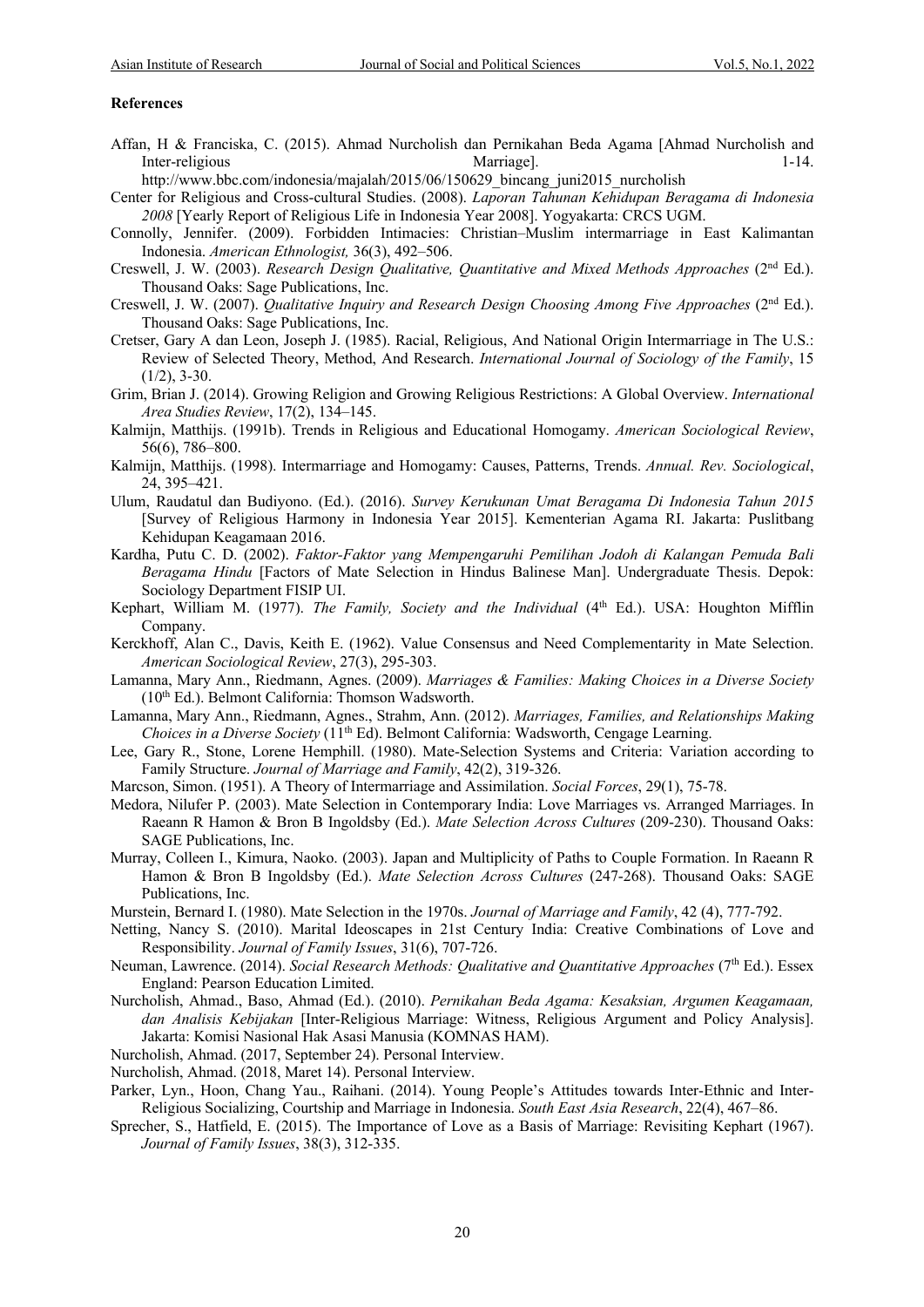- Tempo.co. (2017, January 30). Survei Alvara, 95 Persen Muslim Indonesia Religius [Alvara Survey 95 Persentage of Indonesian Moslem is Religious]. *Tempo.co*. April 17. 2018. Percentage of Indonesian Moslem is Religious]. *Tempo.co*. April 17, 2018. https://nasional.tempo.co/read/841234/survei-alvara-95-persen-muslim-indonesia-religius
- Tsutsui, Junya. (2013). The Transitional Phase of Mate Selection in East Asian Countries. *International Sociology*, 28(3), 257–76.
- —————. (1996). *Undang-undang Pokok Perkawinan* [Marriage Principal Laws] (Third Edition). Jakarta: Bumi Aksara.
- Winch, Robert F., Ktsanes, Thomas., Ktsanes, Virginia. (1954). The Theory of Complementary Needs in Mate-Selection: An Analytic and Descriptive Study. *American Sociological Review*, 19 (3), 241-249.
- Xia, Yan R., Zhou, Zhi G. (2003). The Transition of Courtship, Mate Selection, and Marriage in China. In Raeann R Hamon & Bron B Ingoldsby (Ed.). *Mate Selection Across Cultures* (231-246). Thousand Oaks: SAGE Publications, Inc.
- Yahya, Siham., Boag, Simon. (2014). My Family Would Crucify Me!: The Perceived Influence of Social Pressure on Cross-Cultural and Interfaith Dating and Marriage. *Sexuality and Culture*, 18, 759-772.